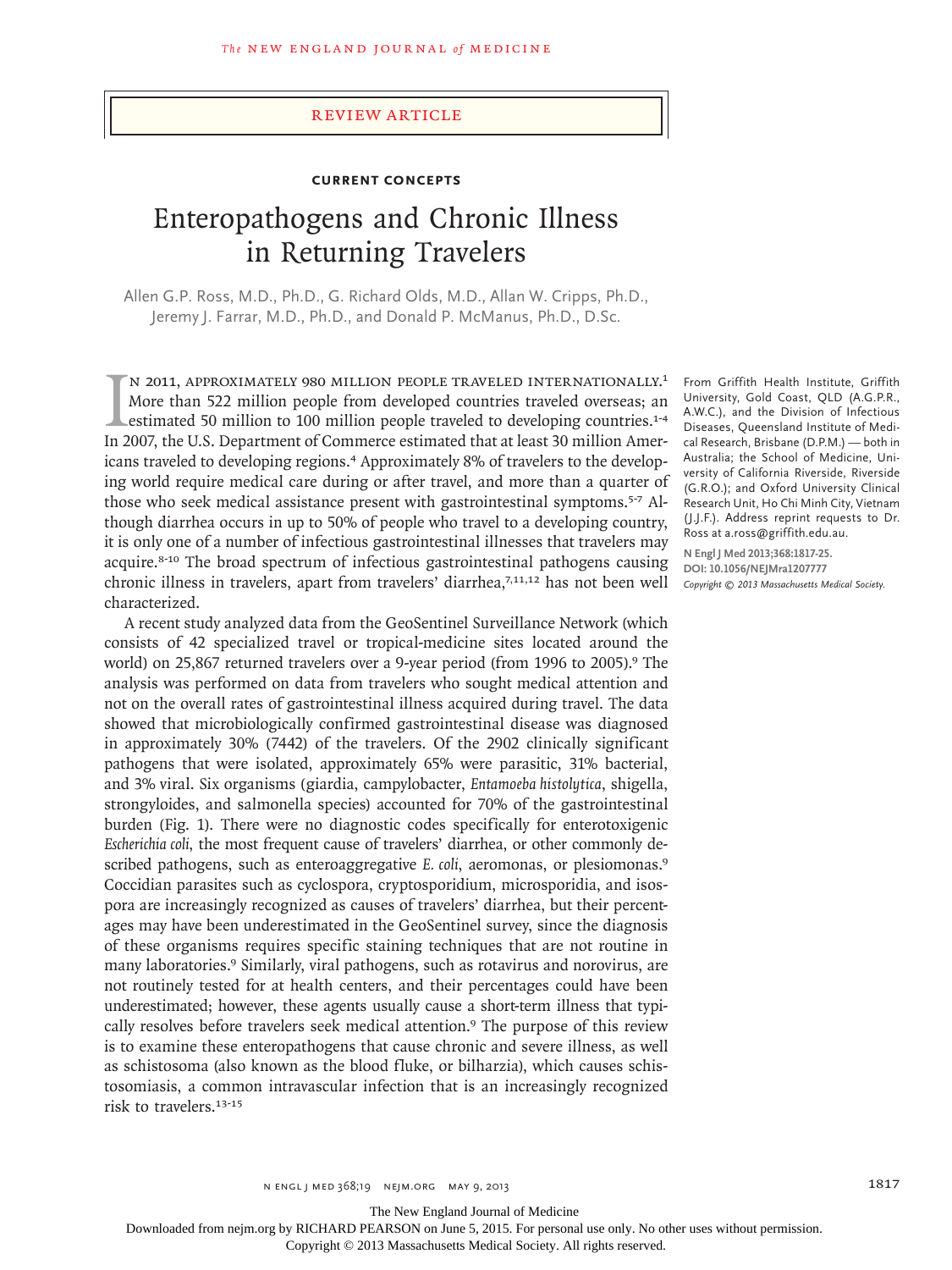

#### **ENTEROPATHOGENS**

Parasitic and bacterial enteropathogens cause severe and chronic gastrointestinal illness in the returning traveler. Table 1 lists the major enteropathogens.

#### **Parasitic Pathogens**

Most reviews of gastrointestinal illness among travelers focus on pathogens associated with acute illness (with clinical symptoms appearing within 14 days after exposure), which are predominantly bacterial or viral in origin. Consequently, parasites such as giardia, entamoeba, strongyloides, and schistosoma are often neglected or insufficiently covered.

# *Giardia*

*Giardia lamblia* (also called *G. intestinalis* or *G. duodenalis*) is highly contagious (ingestion of as few as 10 to 25 cysts may cause disease), with persons becoming infected through the ingestion of cysts in contaminated food or water. However, personto-person transmission is possible.<sup>16,17</sup> The clinical manifestations range from mild intestinal problems that resolve spontaneously to complex symptoms that last up to several weeks, such as protein-losing enteropathy, postinfectious fatigue, chronic diarrhea, abdominal pain, nausea, and weight loss.18 There is now evidence that rotavirus may work synergistically with giardia to enhance pathogenesis through more successful attachment of the ventral disk of trophozoites to the infected epithelium.19 In children, the disease can cause growth and cognitive impairment as a result of iron and micronutrient deficiencies.<sup>16,18,20</sup> The two developmental stages of giardia species are the mobile flagellate trophozoites, which are responsible for the clinical symptoms of the disease, and the cyst forms, the infective stage, in which trophozoites are surrounded by a rigid, protective cyst wall that allows the parasite to survive outside the host intestine.<sup>16,17</sup> After exposure to the acid environment of the host's stomach, the cysts rupture, releasing fully developed trophozoites into the proximal small intestine, where replication and tissue damage occur.<sup>16</sup> This close association between the trophozoites and the proximal small intestine results in pathophysiological processes that interfere with

The New England Journal of Medicine

Downloaded from nejm.org by RICHARD PEARSON on June 5, 2015. For personal use only. No other uses without permission.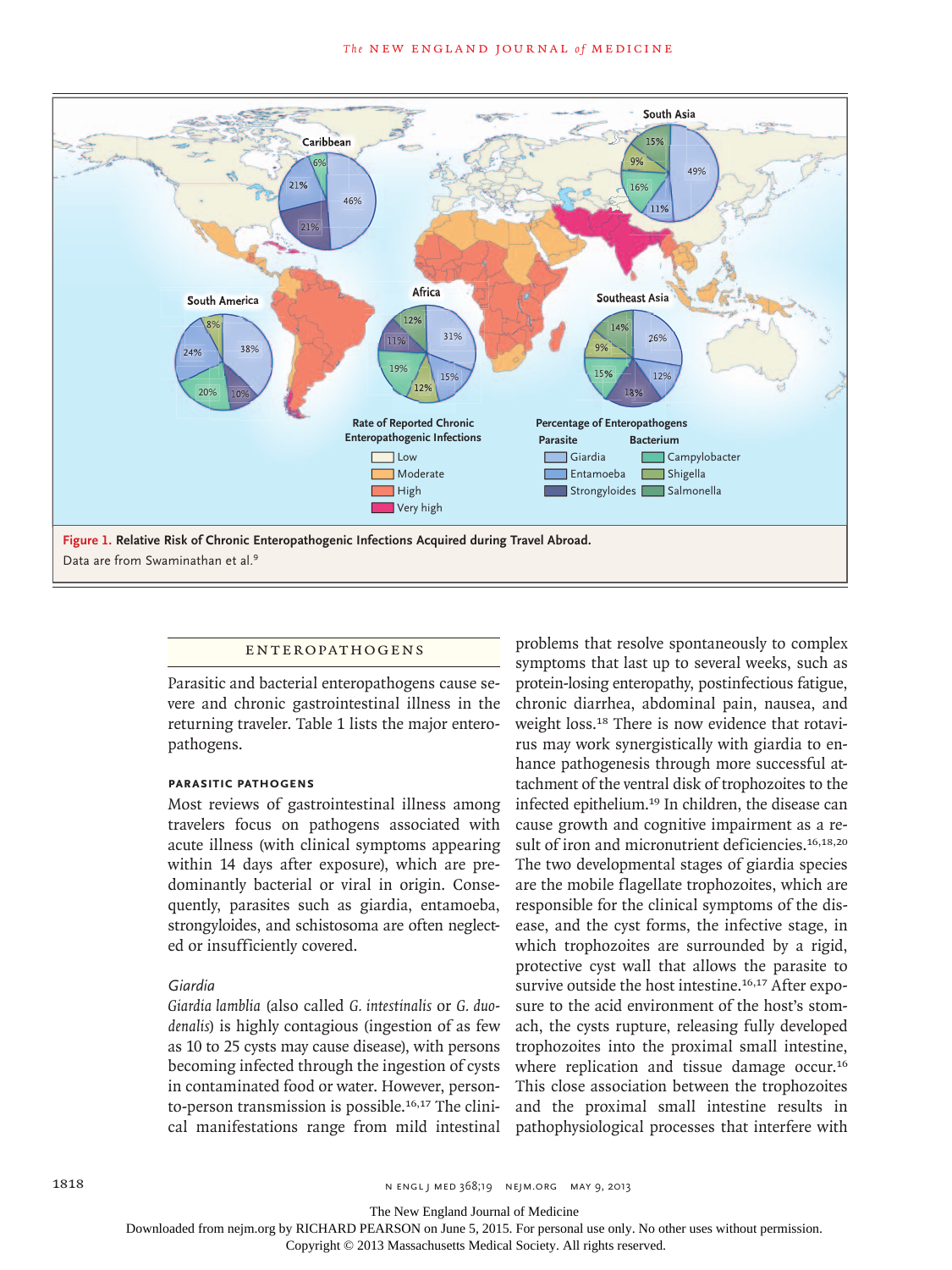|                                     | Table 1. Enteropathogens Causing Chronic Illness                           |                                                           | in the Returning Traveler.*               |                          |                                                                 |                                                                                 |                                                                                                                                                                                      |                                                                                                                                                                                 |
|-------------------------------------|----------------------------------------------------------------------------|-----------------------------------------------------------|-------------------------------------------|--------------------------|-----------------------------------------------------------------|---------------------------------------------------------------------------------|--------------------------------------------------------------------------------------------------------------------------------------------------------------------------------------|---------------------------------------------------------------------------------------------------------------------------------------------------------------------------------|
|                                     |                                                                            |                                                           | of Inoculum<br>Amount                     |                          |                                                                 |                                                                                 |                                                                                                                                                                                      |                                                                                                                                                                                 |
| Enteropathogen                      | High Risk<br>Areas of                                                      | Transmission<br>le of<br>Nod<br>2                         | for Infection<br>Required                 | Incubation<br>Period     | Symptoms<br>Common                                              | Diagnostic<br>Method                                                            | <b>Adult Treatment</b>                                                                                                                                                               | Pediatric Treatment                                                                                                                                                             |
| Giardia                             | South America<br>Middle East,<br>South Asia,                               | contact<br>Drinking water,<br>human                       | CFU/ml)<br>(100<br>Low                    | $7 - 10$<br><b>Days</b>  | tent watery diar-<br>nausea, persis-<br>Abdominal pain,<br>rhea | amination and<br>antigen assay<br>stool giardia<br>scopical ex-<br>Stool micro- | 3 times/day for 7-10 days<br>or 500 mg twice a day for<br>Metronidazole, 250 mg,<br>$5 - 7$ days                                                                                     | of body weight, 3 times/<br>day for 7-10 days (max-<br>imum of 250 mg/dose)<br>Metronidazole, 5 mg/kg                                                                           |
| histolytica<br>Entamoeba            | Southeast Asia,<br>South America<br>Middle East,<br>South Asia,            | Human contact,<br><b>1g</b> water<br>drinkin              | CFU/ml)<br>(100<br>Low                    | $11 - 21$<br>Days        | fever, persistent<br>watery diarrhea<br>Abdominal pain,         | antigen assay<br>E. histolytica<br>Stool                                        | plus paromomycin, 500 mg,<br>Metronidazole, 500-750 mg,<br>3 times/day for 7-10 days;<br>3 times/day for 7 days                                                                      | for 7-10 days (maximum<br>Metronidazole, 50 mg/kg,<br>in 3 divided doses/day<br>of 750 mg/dose)                                                                                 |
| Strongyloides                       | South America,<br>Latin America,<br>Africa, Asia,<br>Caribbean,<br>Oceania | Contaminated<br>soil                                      | (third-<br>larvae)<br>stage<br>Low        | $11 - 21$<br><b>Days</b> | abdominal pain,<br>persistent diar-<br>Larva currens,<br>rhea   | examination<br>Stool micro-<br>scopical                                         | of body weight/day for<br>vermectin, 200 µg/kg<br>2 days                                                                                                                             | vermectin, 200 µg/kg/day<br>for 2 days (for weight<br>>15 kg                                                                                                                    |
| Schistosoma                         | South America<br>Africa, Asia,                                             | contact where<br>schistosoma<br>is endemic<br>Fresh-water | (few cer-<br>cariae)<br>Low               | $14 - 84$<br>Days        | abdominal pain,<br>rhea, hematuria<br>persistent diar-          | examination,<br>urine micro-<br>examination<br>scopical                         | for 1 day for S. japonicum<br>twice a day for 1 day for<br>60 mg/kg 3 times/day<br>Katayama syndrome, Kato-Katz stool Praziquantel, 40 mg/kg<br>S. hematobium and<br>S. mansoni, and | and S. mansoni, and 60 mg/kg<br>Praziquantel (for patients ≥4 yr<br>of age), 40 mg/kg twice a day<br>for 1 day for S. hematobium<br>3 times a day for 1 day for<br>S. japonicum |
| Campylobacter                       | Southeast<br>South Asia,<br>Asia                                           | ng water<br>Poultry, milk,<br>drinkin                     | CFU/ml)<br>(100<br>Low                    | Days<br>$1 - 4$          | diarrhea, fever<br>Acute watery                                 | Stool culture                                                                   | once a day for 3 days<br>Azithromycin, 500 mg                                                                                                                                        | Azithromycin, 10 mg/kg/day<br>for 3-5 days                                                                                                                                      |
| Shigella                            | Asia, Oceania<br>South Asia,<br>North Africa,<br>Southeast                 | Human contact,<br>food, drinking<br>water                 | CFU/ml<br>(100)<br>Low                    | Days<br>$1-8$            | dysentery, fever<br>Severe diarrhea,                            | Stool culture                                                                   | twice a day for 3 days<br>Ciprofloxacin, 500 mg                                                                                                                                      | Azithromycin, 10 mg/kg/day<br>for 3 days                                                                                                                                        |
| Salmonella                          |                                                                            |                                                           |                                           |                          |                                                                 |                                                                                 |                                                                                                                                                                                      |                                                                                                                                                                                 |
| Serovar Typhi                       | South Asia,<br>Africa                                                      | food, drinking<br>Human contact,<br>water                 | $($ <100,000<br>CFU/ml)<br>High           | Days<br>$5 - 14$         | nal pain, diarrhea<br>malaise, abdomi-<br>Fever, headache,      | <b>Blood</b> and<br>cultures<br>stool                                           | for 7 days; or azithromycin,<br>Ciprofloxacin, 20 mg/kg/day<br>20 mg/kg/day for 7 days                                                                                               | for 7 days; or azithromycin,<br>Ciprofloxacin, 20 mg/kg/day<br>20 mg/kg/day for 7 days                                                                                          |
| Nontyphoidal                        | Southeast Asia,<br>Oceania                                                 | Poultry, eggs,<br>meat                                    | Medium<br>CFU/ml)<br>100,000<br>$(1000 -$ | $8 - 24$<br>Ì            | nal pain, diarrhea<br>malaise, abdomi-<br>Fever, headache,      | <b>Blood</b> and<br>cultures<br>stool                                           | for 7 days; or azithromycin,<br>Ciprofloxacin, 20 mg/kg/day<br>20 mg/kg/day for 7 days                                                                                               | for 7 days; or azithromycin,<br>Ciprofloxacin, 20 mg/kg/day<br>20 mg/kg/day for 7 days                                                                                          |
| * CFU denotes colony-forming units. |                                                                            |                                                           |                                           |                          |                                                                 |                                                                                 |                                                                                                                                                                                      |                                                                                                                                                                                 |

n engl j med 368;19 nejm.org may 9, 2013 1819

The New England Journal of Medicine

Downloaded from nejm.org by RICHARD PEARSON on June 5, 2015. For personal use only. No other uses without permission.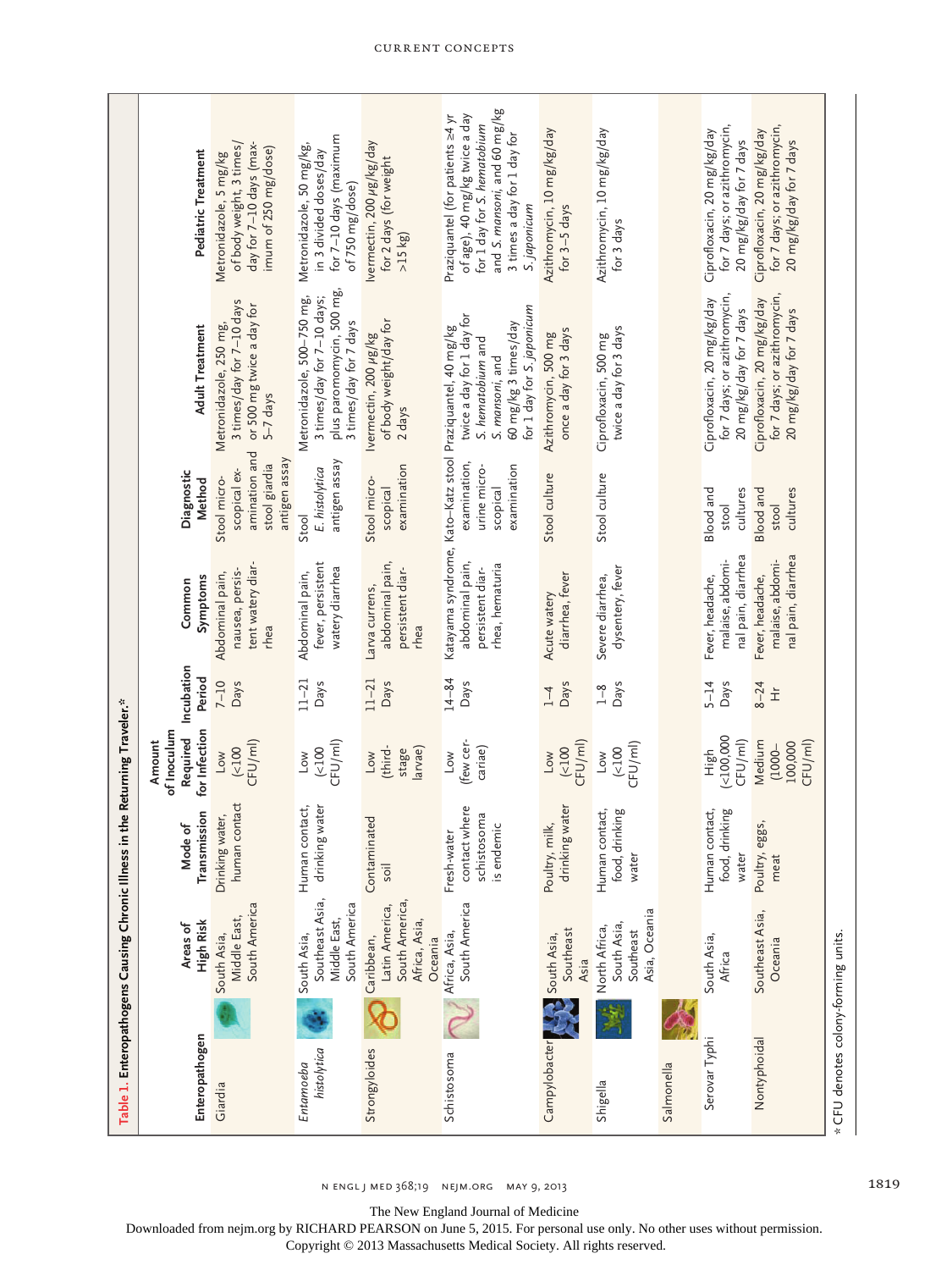nutrient absorption and ultimately lead to villous atrophy, crypt hyperplasia, intestinal hyperpermeability, and damage to the brush border of the enterocyte.16,21,22 Host CD8+ T cells, excretory– secretory glycoproteins of the parasite, and proteases are involved in orchestrating this pathological response.<sup>16,22-24</sup>

# *Entamoeba*

Three entamoeba species (*E. histolytica*, *E. dispar*, and *E. moshkovskii*) have been identified, but only *E. histolytica* and *E. moshkovskii* are pathogenic in humans, causing amebiasis. The parasite is acquired through the ingestion of food or water contaminated with fecal cysts. After it has been ingested, the cyst emerges in the terminal ileum as an active trophozoite, which migrates to the colon where it colonizes the mucus layer by binding to host mucin oligosaccharides with the ameba cell-surface adhesion molecule galactose and N-acetyl-p-galactosamine (Gal/GalNAc)–specific lectin.25 Invasion may take days to years after the initial infection and is characterized by fever, abdominal pain, and bloody dark-brown diarrhea.<sup>26</sup> However, 90% of cases are asymptomatic and self-limiting.<sup>26</sup> Symptomatic disease occurs when trophozoites invade the mucosa and submucosa by means of secretory enzymes, and some trophozoites enter the portal circulation and disperse to the liver and other soft organs.6,25 Disease of the right colon is common and is associated with the following serious complications: strictures, rectovaginal fistulas, bowel obstruction, toxic megacolon, perforation, peritonitis, and death.26 Only 1% of clinical cases of amebiasis involve the liver.<sup>26</sup> The right lobe of the liver is four times as likely to be involved as is the left lobe.<sup>26</sup> Hepatic invasion results in tissue destruction and the formation of microabscesses that gradually coalesce.6,26 Amebic ulcers of the penis are rare but can resemble squamous-cell carcinoma, chancroid, primary syphilis, or granuloma inguinale.27 Amebic cervicitis mimicking a posterior-wall fibroid has been recently reported.<sup>28</sup>

## *Strongyloides*

There are more than 50 species of strongyloides, the parasitic helminth roundworm, with *Strongyloides stercoralis* (threadworm) being the most dominant in humans.29 Third-stage filariform larvae penetrate the skin (usually the foot) of the human host, reach the lungs by way of the blood circulation, and enter respiratory pathways. From there, they migrate upward through the trachea, are swallowed, and finally reach the small intestine, where they mature into adult egg-laying female worms.29,30 Female worms embed in the submucosa of the duodenum, where they produce dozens of eggs per day. These hatch in the gut lumen, and the first-stage rhabditiform larvae either are passed out in the feces and develop into infective third-stage larvae or remain in the gastrointestinal tract of the human host and start a new infection cycle (autoinfection).<sup>29</sup>

Autoinfection can result in persistent infection for decades.30 More than 50% of patients with a chronic infection are asymptomatic.<sup>27</sup> This is due to partial immunity, which has been shown to be correlated with eosinophilia, humoral IgM and IgG levels, and HLA-DRB1\*0901 haplotype.31 For some patients with disease, the symptoms include erythematous pruritus, skin eruptions, larva currens, abdominal pain, diarrhea, and weight loss.29,32 In travelers presenting with eosinophilia or elevated IgE levels, strongyloides should be considered in the differential diagnosis. Susceptibility in male patients has been shown to be related to IgG4 antibodies and resistance to albendazole treatment.<sup>31</sup> In immunocompromised persons, strongyloidiasis can cause a hyperinfection syndrome owing to the reproductive capacity of the parasite inside the host.<sup>30</sup> In cases of dissemination disease, the hyperinfection syndrome can be associated with a mortality rate close to 90%.

#### *Schistosoma*

Schistosomiasis is a common chronic helminth disease caused by intravascular parasitic schistosoma trematode worms. The three most important species in humans are *Schistosoma hematobium, S. mansoni,* and *S. japonicum*. 33,34 Schistosome transmission requires the contamination of water by egg-containing feces or urine, a specific freshwater snail as intermediate host, and human contact with water inhabited by the intermediate host snails. Schistosome larvae (cercariae) emerge from the snails and penetrate human skin, thereby instigating infection.33-35 A maculopapular eruption consisting of discrete erythematous, raised lesions that vary in size from 1 to 3 cm may arise at the site of percutaneous penetration by the cercariae. Patients with acute schistosomiasis, or the Katayama syndrome, which usually

The New England Journal of Medicine

Downloaded from nejm.org by RICHARD PEARSON on June 5, 2015. For personal use only. No other uses without permission.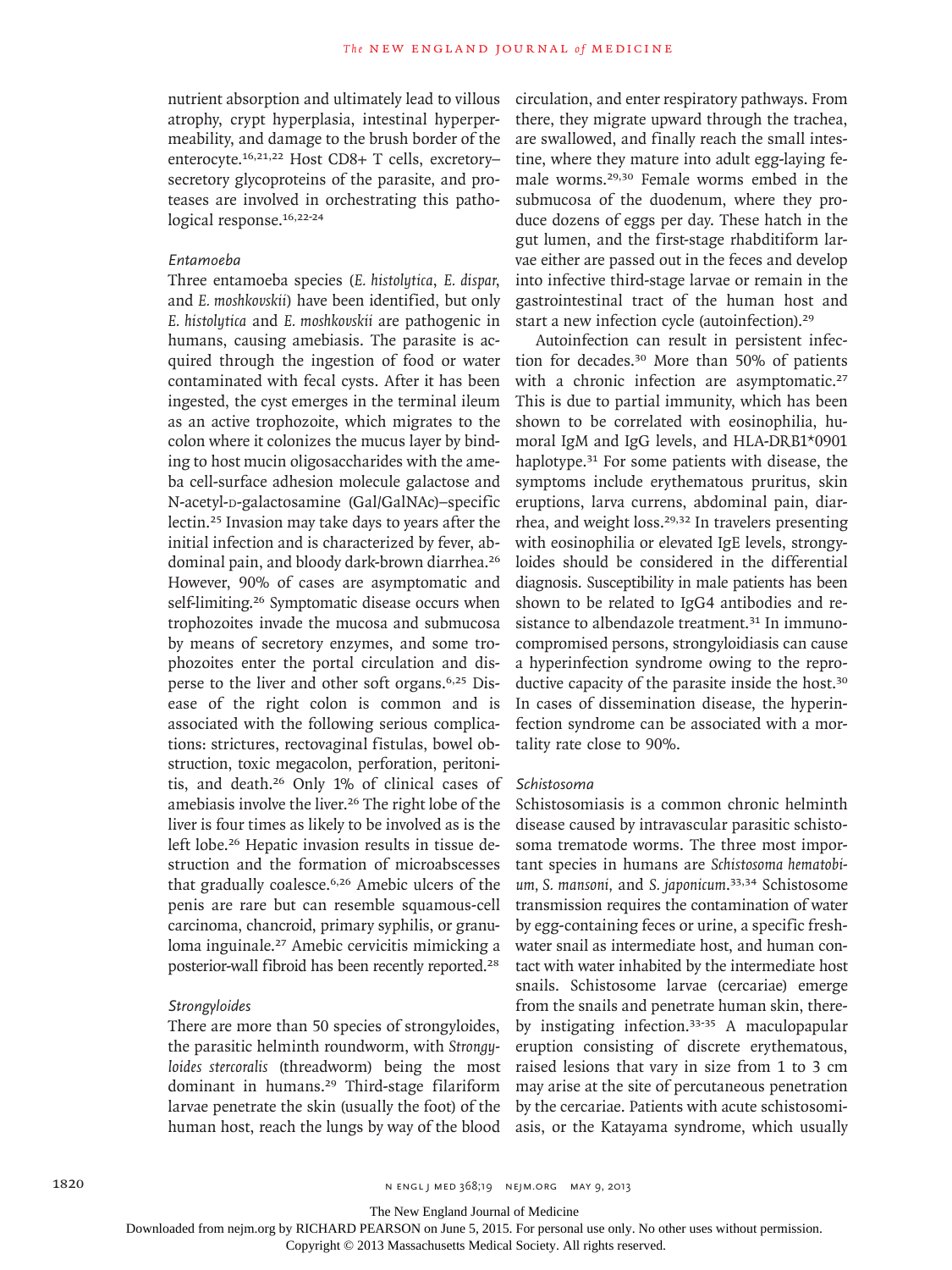begins with the deposition of schistosome eggs into host tissues, can present with fever, malaise, myalgia, fatigue, nonproductive cough, diarrhea (with or without blood), hematuria (*S. hematobium*), and right-upper-quadrant pain. Schistosomiasis is an increasingly recognized risk to travelers, particularly adventure tourists.13-15 A skin reaction may develop within a few hours after cercarial penetration in migrants or tourists infected for the first time, although a rash may appear as much as a week later. In cases of infection with *S. mansoni* and *S. japonicum*, a T-cell–mediated granulomatous reaction to schistosome eggs leads to fibrosis and chronic disease of the human liver, resulting in the development of severe hepatosplenic schistosomiasis; in cases of *S. hematobium*, this reaction leads to fibrosis and calcification of the bladder and ureters, which can result in bladder cancer.33-35

# **Bacterial Pathogens**

#### *Campylobacter*

Campylobacter species are a leading cause of acute infectious diarrhea in the industrialized world. They are increasingly being recognized as pathogens in resource-poor countries.<sup>12</sup> *Campylobacter jejuni* and *C. coli* are the main species causing foodborne illness.36 Campylobacteriosis is transmitted by the fecal–oral route, with foodborne transmission accounting for approximately 80% of cases.7 The consumption of raw meat and undercooked poultry substantially increases the risk of infection. The majority of cases of *C. jejuni* are self-limiting and do not require antibiotic treatment.37 Common symptoms of severe infection include abdominal pain, acute watery diarrhea, fever, and occasionally dysentery. A rapid increase in resistance to fluoroquinolones by *C. jejuni* may be associated with postinfectious irritable bowel syndrome.37 Guillain–Barré syndrome, acute transverse myelitis, myocarditis, and reactive arthritis may also develop as a result of intestinal infection with *C. jejuni*. 7,32 *C. jejuni* enters the intestinal mucosa basolaterally through M cells with the help of a microtubule-based entry system.<sup>6,38</sup> Infection spreads to adjacent cells through hostinvasion receptors that are sequestered basolaterally.6,38 The type IV secretion system mediates invasion into host cells.39 Cytolethal distending toxin, a nuclease, results in the arrest of the cell cycle and in DNA damage.6,39,40 *C. jejuni* biofilms have been observed on primary human ileal tissue,

and these may enhance survival and transmission.41 Orally residing campylobacter species can form biofilms on tooth pockets and epithelialassociated plaques that may contribute to periodontitis.<sup>41</sup>

# *Salmonella*

Salmonella are enteric bacteria causing typhoid fever, paratyphoid fever, non-typhi salmonella infections, and foodborne illness. Salmonella serovar Typhi, which has no animal reservoir, is spread from person to person, and paratyphi are major pathogens that cause enteric fever in the developing world.42 Nontyphoidal salmonella, including *Salmonella enterica*, are the major cause of food poisoning globally.42 Patients infected with *S. enterica* typically present with acute watery diarrhea, fever, and abdominal pain. However, in Africa, patients may present with a sepsislike syndrome including fever, hepatosplenomegaly, and respiratory symptoms, without enterocolitis.43 Ninety-five percent of cases of *S. enterica* infection are caused by food (e.g., contaminated chicken, eggs, or peanut butter).7 Salmonella has been implicated in the early pathogenesis of inflammatory bowel disease, but the large studies undertaken have yet to find a definitive association.44,45 *S. enterica* invades the intestinal epithelium and survives within macrophages with the help of two type III secretion systems (T3SS) encoded by salmonella pathogenicity island 1 (T3SS SPI-1) and 2 (T3SS SPI-2), respectively.<sup>6,46</sup> SPI-1 and SPI-2 encode needlelike complexes that can inject bacterial effector proteins directly into host cells and ultimately take over cell function — such as that associated with cytoskeletal architecture, membrane trafficking, signal transduction, and cytokine gene expression — resulting in bacterial intracellular survival and colonization.47,48 After invasion of host cells, salmonella localize within salmonella-containing vacuoles and establish a niche where they survive and replicate.<sup>48</sup>

#### *Shigella*

Four species of shigella (*Shigella dysenteriae, S. flexneri*, *S. sonnei*, and *S. boydii*) are known to be pathogenic in humans. Shigella has no natural reservoir but is highly contagious and spreads from person to person or through the ingestion of contaminated food.49 As few as 200 colony-forming units per milliliter are required for infectious in-

The New England Journal of Medicine

Downloaded from nejm.org by RICHARD PEARSON on June 5, 2015. For personal use only. No other uses without permission.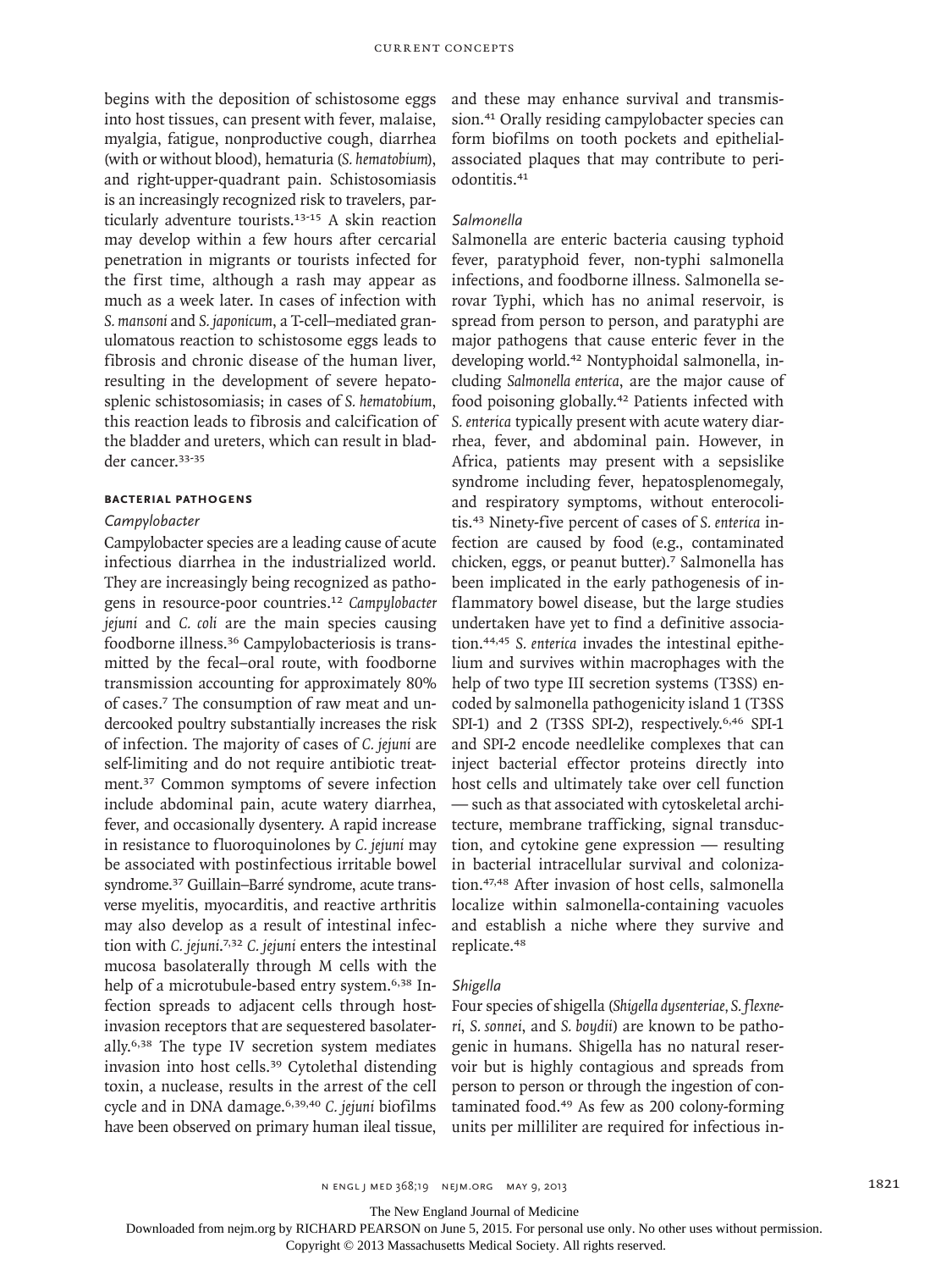oculation.7,49 Common symptoms of shigellosis are bright-red bloody diarrhea, fever, abdominal pain, and dysentery. The organism invades the intestinal epithelial cells of the colon through M cells from the basolateral side and spreads laterally.<sup>6</sup> Shigella is similar to salmonella in that it possesses a large plasmid that encodes the principal T3SS and other virulence factors for invasion.6,50 The pathogenic mechanism of shigellosis is complex, involving Shiga toxins (enterotoxin, cytotoxin, and neurotoxin), cytokine-mediated inflammation of the colon, and necrosis of the colonic epithelium.50 The resulting colitis and ulceration of the mucosa results in bloody (bright red) mucoid stools, febrile diarrhea, or both.<sup>50</sup>

# DI AGNOSIS

#### **History and physical examination**

In the assessment of the returning traveler, a detailed travel history and physical examination are essential.7,11,32 Disease patterns vary greatly among countries, and there can also be differences within countries, depending on environment, ecology, altitude, climate, vectors, and other factors.11 Other useful information to obtain from the patient includes exposure to insect bites, exposure to ill people, type of food and liquids consumed, vaccination history, and medications taken. A physician should also know the incubation periods of potential infections. Acute clinical symptoms (appearing <14 days after exposure) could be indicative of enteric viral or bacterial infections, whereas chronic symptoms (appearing ≥14 days after exposure) may suggest an enteric protozoan or helminthic infection. Consideration of these factors, in combination with careful assessment of the timing of clinical signs and symptoms, should help the physician determine the appropriate laboratory test to order and whether empirical treatment should be initiated.<sup>32</sup>

# **Laboratory testing**

Laboratory diagnosis of a specific pathogenic strain, virulence factor, or toxin is required so that antimicrobial treatment can be targeted against the causative organism. Routine blood tests should consist of a full blood count (e.g., leukocytes, eosinophils, neutrophils, and lymphocytes), liver-function tests, and a basic metabolic panel. A stool sample should be obtained, cultured, and examined for bacteria, cysts, eggs,

and parasite larvae.4 When parasites (giardia, strongyloides, or schistosoma) are included in the differential diagnosis, microscopical examination of the stool or specialized laboratory tests will be required. Light microscopy has traditionally been used to view eggs and other parasite stages in the diagnosis of intestinal parasites. Although microscopy can be performed cheaply, its sensitivity depends on the intensity of infection, the freshness of the specimen, and the experience of the microscopist.4 Certain agars allow for culture of specific pathogens, such as salmonella, shigella, and campylobacter.<sup>4</sup>

#### **Other diagnostic methods**

Several stool antigen assays specific for *E. histolytica* are commercially available (e.g., from Techlab in the United States and Cellabs in Australia) to make an accurate diagnosis of intestinal or hepatic amebiasis on the basis of the Gal/ GalNAc-specific lectin.26,32,51 Microscopical examination of the stool is no longer performed for amebiasis or strongyloides because of its low sensitivity (25 to 60%) and specificity (10 to  $50\%$ )<sup>27</sup>; with microscopy, it is easy to confuse *E. histolytica* with the identically appearing and much more common nonpathogenic parasite *E. dispar*. 26 Antigen-detection assays with immunofluorescence are now commonly used in the diagnosis of giardia and strongyloides, given the difficulties in morphologic identification of the parasites.16 The use of strongyloides-specific antigen (NIE) has improved the specificity of enzyme-linked immunosorbent assays (ELISAs), which are routinely used in laboratories in North America. Polymerasechain-reaction analysis can detect most parasitic infections and is more sensitive than antibody detection, but it is not performed routinely in pathology clinics.34,52,53 Oligonucleotide microarray analysis performed on DNA is now being explored for potential use in the detection and genotyping of campylobacter species.54 In patients with bloody diarrhea, stool cultures and fecal toxin assays by means of a commercial ELISA are recommended.7 Upper gastrointestinal endoscopy is useful in the investigation of patients with persistent diarrhea. Changes in villous morphologic features can be confirmed by duodenal biopsy, which may also reveal the presence of protozoal cysts or trophozoites, but biopsy is rarely performed because of advances in antigen-detection techniques. Duodenal fluid can be aspirated

The New England Journal of Medicine

Downloaded from nejm.org by RICHARD PEARSON on June 5, 2015. For personal use only. No other uses without permission.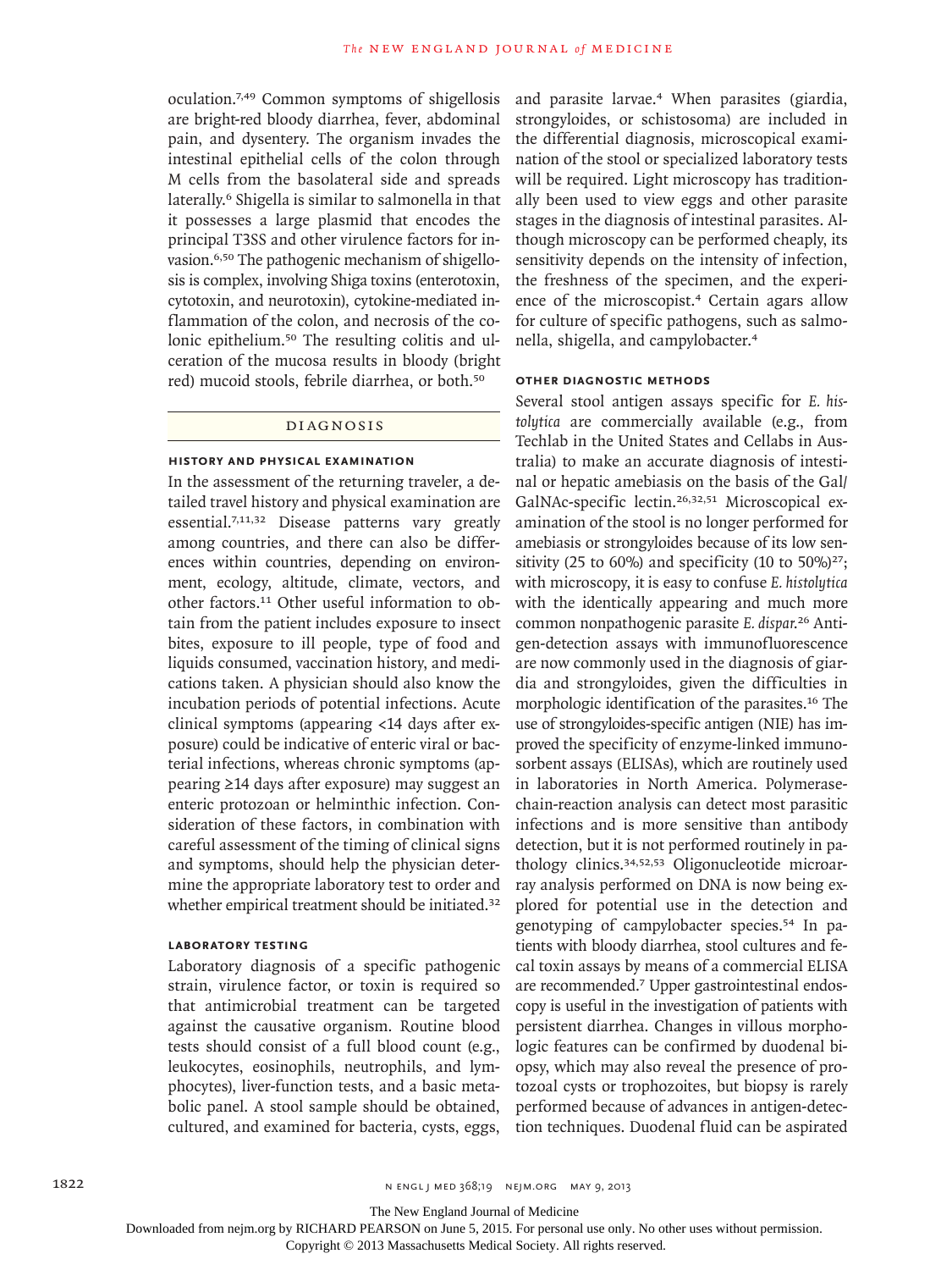during a biopsy for the detection of giardia cysts and trophozoites and for the larvae of strongyloides.32 Ultrasonography and MRI studies may also be helpful in determining the degree of hepatic involvement in patients infected with entamoeba or schistosoma species.

# **TREATMENT**

## **Antidiarrheal agents**

An oral rehydration solution (e.g., Pedialyte) should be administered in patients with recent weight loss, prolonged skinfold (decreased skin turgor), dry oral mucosa, sunken eyes, altered mental status, vomiting and diarrhea, and marked dehydration and electrolyte loss. For patients with more severe diarrhea, isotonic intravenous fluids (e.g., lactated Ringer's solution) should be administered. In infants, breast-feeding should be maintained, along with an oral rehydration solution plus a zinc supplement. A diet of easily digestible food (soups, toast, crackers, mashed potatoes, rice, and bananas) is often recommended for those with acute watery diarrhea.<sup>7</sup> Antimotility drugs such as loperamide and diphenoxylate are useful in reducing the symptoms of watery diarrhea but should not be administered without antibacterial therapy in patients presenting with fever, dysentery, or both.7 These pharmaceutical agents are not recommended for children and young infants owing to the potential for central nervous system effects and the possibility of respiratory depression.32 Chemoprophylactic use of the nonabsorbable agent bismuth subsalicylate (Pepto-Bismol) reduces diarrhea rates by 40 to 65%.<sup>4</sup>

# **Antimicrobial agents**

For campylobacter and shigella, antimicrobial therapy is indicated (Table 1). For nontyphoid salmonella diarrhea, the objective of therapy is to treat or prevent the occurrence of bacteremic disease.44 Antibiotics are given to patients in whom bacteremic disease is suspected.44 For schistosomiasis, the highly effective drug praziquantel — 60 mg per kilogram of body weight in three doses in 1 day for *S. japonicum*, and 40 mg per kilogram in two doses in 1 day for *S. mansoni* and *S. hematobium* — remains the treatment of choice.33,34 Many travelers self-medicate for acute diarrhea. If the diarrhea persists, the organism could have become resistant to the antibiotics or

it could have been misdiagnosed and could in fact be a parasite.

Drug resistance in enteropathogens has become a major global problem. Multidrug-resistant *Salmonella enterica* Typhi and *S. enterica* Paratyphi are common in Asia and sub-Saharan Africa, and there are increasing reports of reduced susceptibility to fluoroquinolones. *C. jejuni* resistance to fluoroquinolones has become a concern in Southeast Asia, with rates of resistance of 80% reported from Thailand.41 This resistance may be due in part to a Thr86Ile mutation in *GyrA,* which modulates DNA supercoiling homeostasis.<sup>55</sup> Multidrug resistance in a distinct genotype of *S. enterica* serovar Typhimurium (ST313) has emerged in Africa, and to date we know of no intervention studies about the best antimicrobial regimen to treat acute infection and prevent relapse.<sup>43</sup>

Knowledge of global resistance patterns can help inform the choice of empirical antibiotics in returning travelers. Glucocorticoids are contraindicated in immunosuppressed persons who are infected with strongyloides. A short course (6 to 17 days) of treatment with glucocorticoids in immunocompromised persons has been associated with the hyperinfection syndrome and death.<sup>56</sup>

### FUTURE DIRECTIONS

The world's population is growing exponentially. Most of this growth is occurring in the developing world, where it appears unlikely that food hygiene and personal hygiene will improve in the foreseeable future. As international travel to developing countries increases, physicians specializing in travel and infectious diseases, as well as general practitioners, will have to become more knowledgeable about travel-related illnesses, including sexually transmitted infections, in order to better inform travelers of the health risks in the country of their destination. Physicians need to equip travelers with appropriate vaccinations, malaria chemoprophylaxis, and effective antibacterial drugs for self-treatment should the traveler become ill with a bacterial enteropathogen.

Further assessment of the use of prophylactic drugs and the development of vaccines to protect against travel-related diseases may occur. Rifaximin could be used prophylactically against most bacterial pathogens.<sup>12</sup> However, the drug does not have efficacy against campylobacter or para-

The New England Journal of Medicine

Downloaded from nejm.org by RICHARD PEARSON on June 5, 2015. For personal use only. No other uses without permission.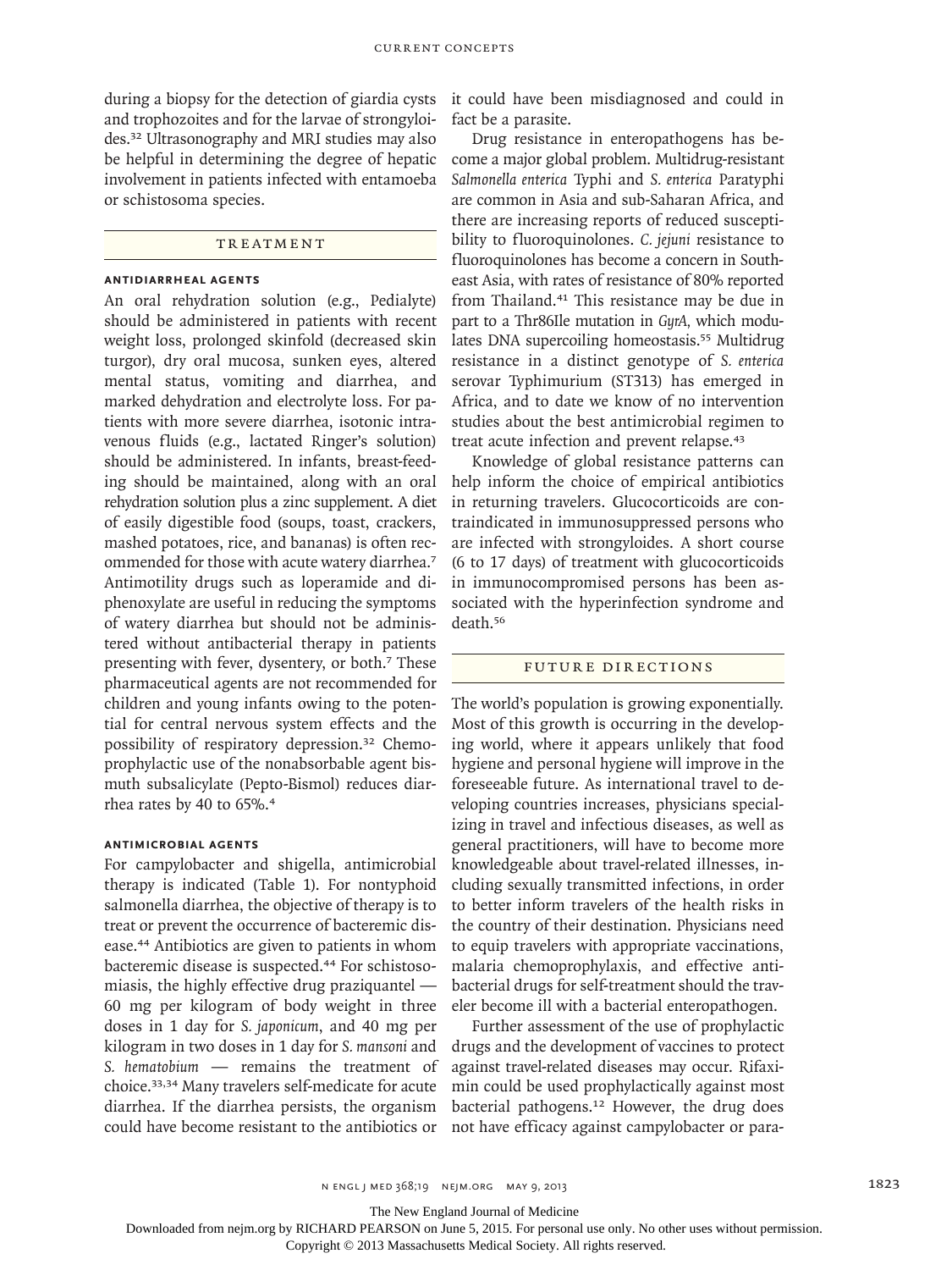sitic infections.<sup>57</sup> Recent evidence suggests that Eh29-CT×B fusion protein oral vaccine<sup>62</sup>; Shig. nitazoxanide may have potential as an empirical treatment for pediatric infectious diarrhea.58 A high-throughput drug screening for *E. histolytica* identified auranofin (a drug approved by the Food and Drug Administration for rheumatoid arthritis) as an active agent against *E. histolytica* in culture that is 10 times more potent than metronidazole.<sup>59</sup>

The following three vaccines against typhoid fever are licensed in the United States: a live, attenuated strain Ty21a vaccine, a parenteral Vi capsular polysaccharide vaccine, and a parenteral killed whole-cell vaccine.<sup>60</sup> New vaccines for other major enteropathogens are under development. Promising candidates include Vi-conjugate *Salm. enterica* Typhi vaccine; *G. lamblia* α1-giardin– based live heterologous vaccine61; *E. histolytica*

*flexneria* 2a conjugate vaccine63; *Shig. sonnei* virG (iscA) live attenuated vaccine64; *C. jejuni* capsular polysaccharide conjugate vaccine34; *Schis. mansoni* tetraspanin recombinant vaccine, SmTSP-265; and a *Schis. japonicum* plasmid-based DNA transmission-blocking vaccine, SjCTPI-Hsp70.<sup>66</sup> A new database for diarrheal pathogens, dbDiarrhea, has been developed that may greatly enhance future vaccine development.<sup>67</sup> The database can be freely accessed at www.juit.ac.in/attachments/ dbdiarrhea/diarrhea\_home.html.

Dr. Cripps reports receiving through his institution consulting fees from Probiotec, grant support from Danisco and Glaxo-SmithKline, and travel support from GlaxoSmithKline and holding stock in Bioxyne. He also has a pending patent application through Danisco regarding probiotics. No other potential conflict of interest relevant to this article was reported.

Disclosure forms provided by the authors are available with the full text of this article at NEJM.org.

#### **References**

**1.** United Nations. UNWTO tourism highlights. 2012 edition (http://dtxtq4w60xqpw .cloudfront.net/sites/all/files/docpdf/ unwtohighlights12enlr\_1.pdf).

**2.** Cartwright R. Gastrointestinal illness in tourists: whose responsibility? Euro Surveill 2004;9(3):5.

**3.** Gorbach SL. How to hit the runs for fifty million travelers at risk. Ann Intern Med 2005;142:861-2.

**4.** Pawlowski SW, Warren CA, Guerrant R. Diagnosis and treatment of acute and persistent diarrhea. Gastroenterology 2009; 136:1874-86.

**5.** Freedman DO, Weld LH, Kozarsky PE, et al. Spectrum of disease and relation to place of exposure among ill returned travelers. N Engl J Med 2006;354:119-30. [Erratum, N Engl J Med 2006;355:967.]

**6.** Navaneethan U, Giannella RA. Infectious colitis. Curr Opin Gastroenterol 2011;27:66-71.

**7.** DuPont HL. Bacterial diarrhea. N Engl J Med 2009;361:1560-9.

**8.** Hill DR. The burden of illness in international travelers. N Engl J Med 2006; 354:115-7.

**9.** Swaminathan A, Torresi J, Schlagenhauf P, et al. A global study of pathogens and host risk factors associated with infectious gastrointestinal disease in returned international travellers. J Infect 2009;59:19-27.

**10.** Shah N, DuPont HL, Ramsey DJ. Global etiology of travelers' diarrhea: systematic review from 1973 to the present. Am J Trop Med Hyg 2009;80:609-14.

**11.** Thielman NM, Guerrant RL. Acute infectious diarrhea. N Engl J Med 2004; 350:38-47.

**12.** DuPont HL. What's new in enteric in-

fectious diseases at home and abroad? Curr Opin Infect Dis 2005;18:407-12.

**13.** Ansart S, Perez L, Vergelt O, Danis M. Illness in travelers returning from the tropics: a prospective study of 622 patients. J Travel Med 2005;12:312-8.

**14.** Nicolls DJ, Weld LH, Schwartz E, et al. Characteristics of schistosomiasis in travelers reported to the GeoSentinel Surveillance Network 1997-2008. Am J Trop Med Hyg 2008;79:729-34.

**15.** Marano C, Freedman DO. Global health surveillance and travelers' health. Curr Opin Infect Dis 2009;22:423-9.

**16.** Andersen MD, Neumann NF. *Giardia intestinalis*: new insights on an old pathogen. Med Microbiol 2007;18:35-42.

**17.** Carranza PG, Lujan HD. New insights regarding the biology of *Giardia lamblia.* Microbes Infect 2010;12:71-80.

**18.** Jerlström-Hulqvist J, Ankarklev J, Svärd SG. Is human giardiasis caused by two different Giardia species? Gut Microbes 2010;1:379-82.

**19.** Bhavnani D, Goldstick JE, Cevallos W, Trueba G, Eisenberg JNS. Synergistic effects between rotavirus and coinfecting pathogens on diarrheal disease: evidence from a community-based study in Northeastern Ecuador. Am J Epidemiol 2012; 176:387-95.

**20.** Ankarklev J, Jerlström-Hulqvist J, Ringqvist E, Troell K, Svärd SG. Behind the smile: cell biology and disease mechanism of Giardia species. Nat Rev Microbiol 2010;8:413-22.

**21.** Cotton JA, Beatty JK, Buret AG. Host parasite interactions and pathophysiology in Giardia infections. Int J Parasitol 2011; 41:925-33.

**22.** Buret AG, Mitchell K, Muench DG,

Scott KG. *Giardia lamblia* disrupts tight junctional ZO-1 and increases permeability in nontransformed human small intestinal epithelial monolayers: effects of epidermal growth factor. Parasitology 2002; 125:11-9.

**23.** Scott KG, Yu LC, Buret AG. Role of CD8+ and CD4+ T lymphocytes in jejunal mucosal injury during murine giardiasis. Infect Immun 2004;72:3536-42.

**24.** Solaymani-Mohammadi S, Singer SM. *Giardia duodenalis*: the double-edge sword of immune responses to giardiasis. Exp Parasitol 2010;126:292-7.

**25.** Mortimer L, Chadee K. The immunopathogenesis of *Entamoeba histolytica.* Exp Parasitol 2010;126:366-80.

**26.** Pritt BS, Clark CG. Amebiasis. Mayo Clin Proc 2008;83:1154-9.

**27.** Hung CC, Chang SY, Ji DD. *Entamoeba histolytica* infection in men who have sex with men. Lancet Infect Dis 2012;12: 729-36.

**28.** Mukherjee S, Nagarsenkar A, Chandra S, Sahasrabhojanee M, Sawant D. Ameobic cervicitis mimicking posterior wall fibroid: a rare presentation. J Micro Immunol Infect 2012 June 26 (Epub ahead of print).

**29.** Olsen A, van Lieshout L, Marti H, et al. Strongyloidiasis — the most neglected of the neglected tropical diseases? Trans R Soc Trop Med Hyg 2009;103:967-72.

**30.** Segarra-Newnham M. Manifestations, diagnosis and treatment of *Strongyloides stercoralis* infection. Ann Pharmacother 2007;41:1992-2001.

**31.** Iriemenam NC, Sanyaolu AO, Oyibo WA, Fagbenro-Beyioku AF. *Strongyloides stercoralis* and the immune response. Parasitol Int 2010;59:9-14.

1824 **1824** n engl j med 368;19 nejm.org may 9, 2013

The New England Journal of Medicine

Downloaded from nejm.org by RICHARD PEARSON on June 5, 2015. For personal use only. No other uses without permission.